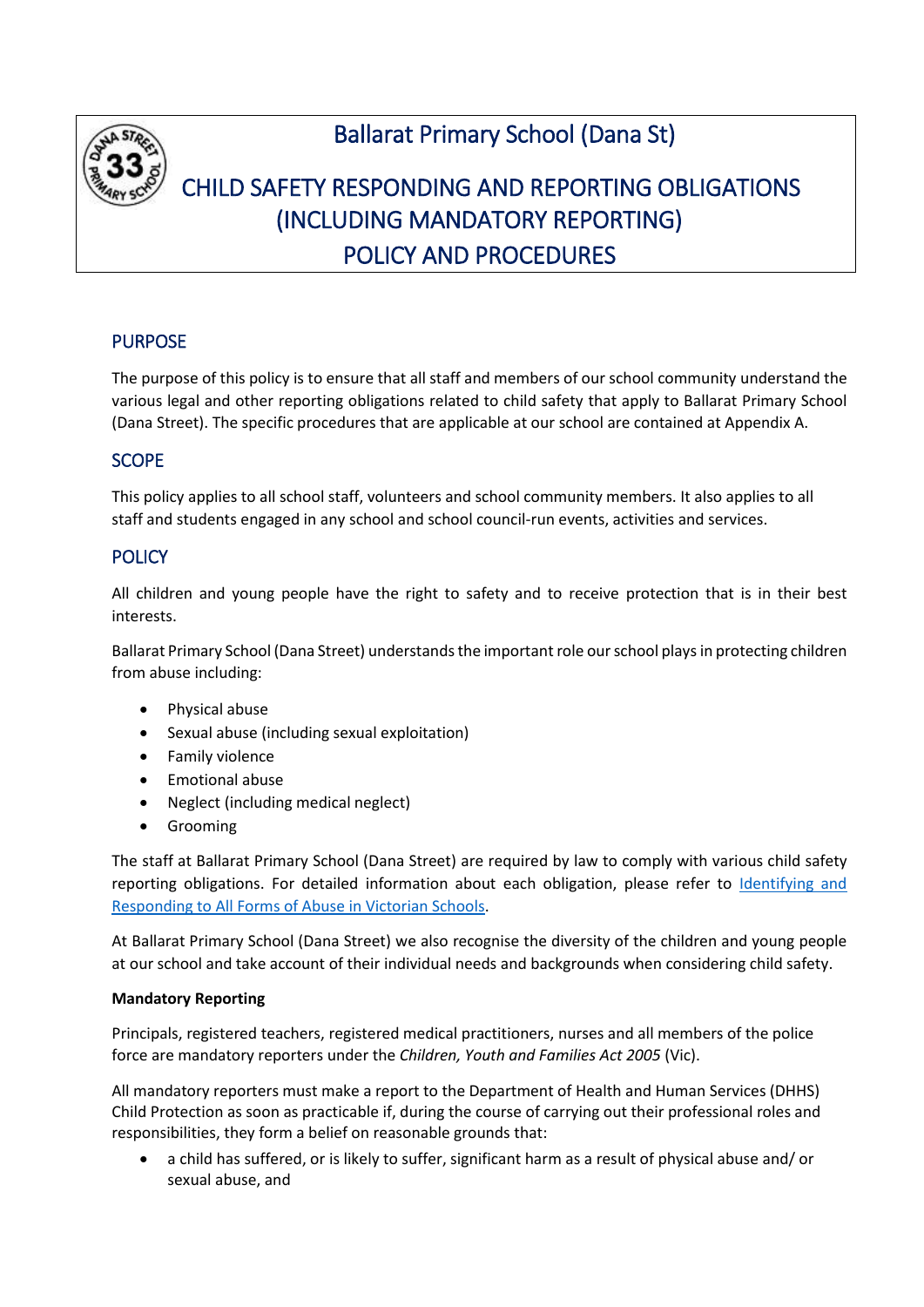the child's parents have not protected, or are unlikely to protect, the child from harm of that type.

A mandatory reporter who fails to comply with this legal obligation may be committing a criminal offence. Ballarat Primary School (Dana Street) staff must be aware that they are legally obliged to make a mandatory report on each occasion that they form a reasonable belief that a child is in need of protection. Failure to do so may be a criminal offence. This report must be made even if the principal does not share the belief that a report is necessary.

At our school, all mandated school staff must undertake the *Mandatory Reporting and Other Obligations eLearning Module* annually. We also require/encourage all other staff to undertake this module, even where they are not mandatory reporters.

For more information about Mandatory Reporting see the Department's *School Policy and Advisory Guide*: Child Protection – [Reporting Obligations.](http://www.education.vic.gov.au/school/principals/spag/safety/Pages/childprotectobligation.aspx)

## Child in need of protection

Any person can make a report to DHHS Child Protection (131 278 – 24 hour service) if they believe on reasonable grounds that a child is in need of protection.

The policy of the Department of Education and Training (DET) requires **all staff** who form a reasonable belief that a child is in need of protection to report their concerns to DHHS or Victoria Police, and discuss their concerns with the school leadership team.

For more information about making a report to DHHS Child Protection, see the Department's *School Policy and Advisory Guide*: [Child Protection](http://www.education.vic.gov.au/school/principals/spag/safety/Pages/childprotectreporting.aspx) – Making a Report and [Four Critical Actions for Schools:](https://www.education.vic.gov.au/Documents/about/programs/health/protect/FourCriticalActions_ChildAbuse.pdf)  [Responding to Incidents, Disclosures and Suspicions of Child Abuse.](https://www.education.vic.gov.au/Documents/about/programs/health/protect/FourCriticalActions_ChildAbuse.pdf)

At Ballarat Primary School (Dana Street) we also encourage all staff to make a referral to Child FIRST when they have significant concern for a child's wellbeing. For more information about making a referral to Child FIRST see the School Policy and Advisory Guide: Child Protection – [Reporting Obligations.](https://www.education.vic.gov.au/school/principals/spag/safety/Pages/childprotectobligation.aspx)

## Reportable Conduct

Our school must notify the Department's Employee Conduct Branch (9637 2594) if we become aware of an allegation of 'reportable conduct'.

There is an allegation of reportable conduct where a person has formed a reasonable belief that there has been:

- a sexual offence (even prior to criminal proceedings commencing), sexual misconduct or physical violence committed against, with or in the presence of a child;
- behaviour causing significant emotional or physical harm to a child;
- significant neglect of a child; or
- misconduct involving any of the above.

The Department, through the Employee Conduct Branch, has a legal obligation to inform the Commission for Children and Young People when an allegation of reportable conduct is made.

Our principal must notify the Department's Employee Conduct Branch of any reportable conduct allegations involving current or former teachers, contractors, volunteers (including parents), allied health staff and school council employees.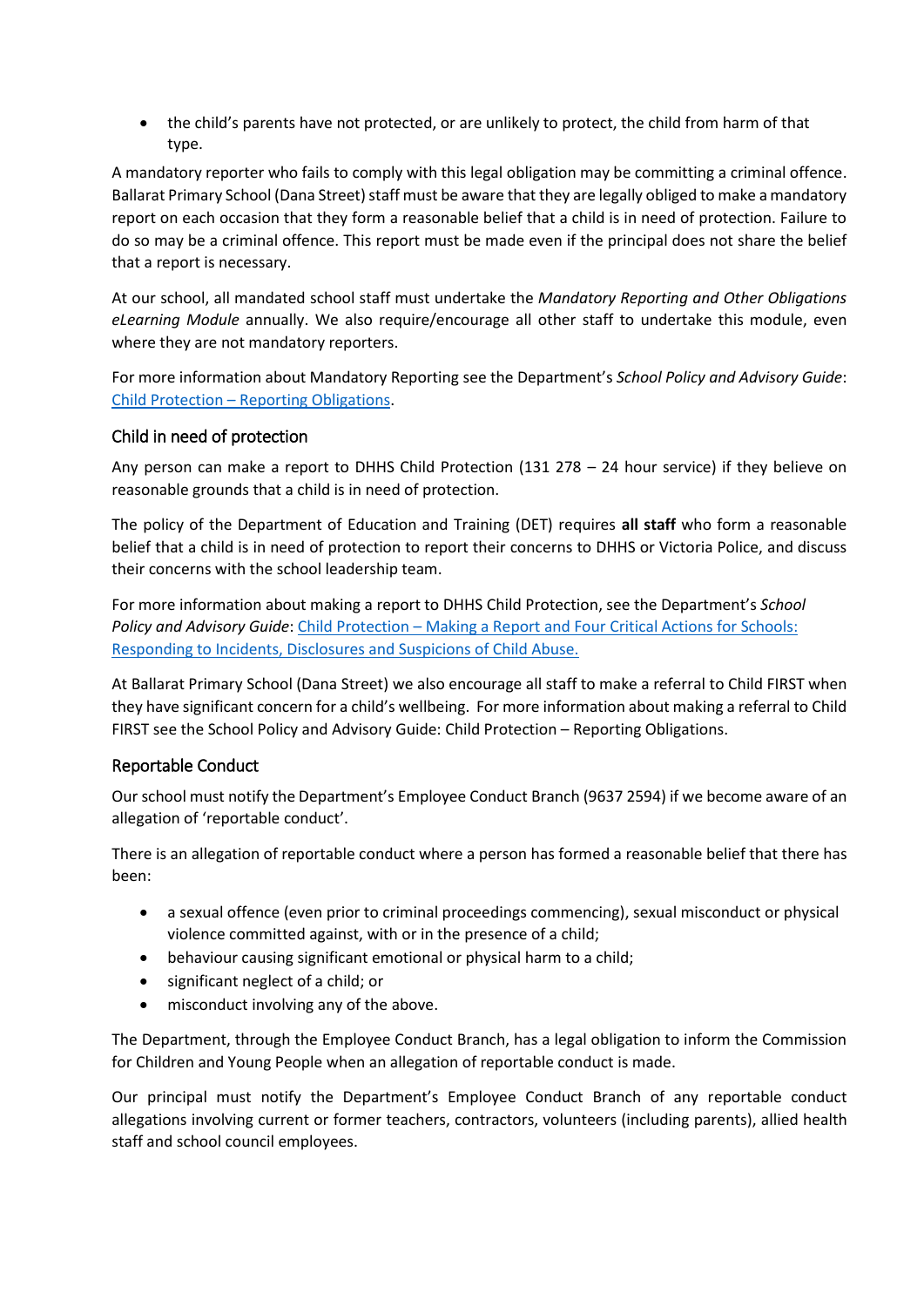If school staff become aware of reportable conduct by any person in the above positions, they should notify the school principal immediately. If the allegation relates to the principal, they should notify the Regional Director.

For more information about Reportable Conduct see the Department's *School Policy and Advisory Guide*: [Reportable Conduct Scheme.](http://www.education.vic.gov.au/school/principals/spag/safety/Pages/reportableconductscheme.aspx)

## Failure to disclose offence

Reporting child sexual abuse is a community-wide responsibility. All adults (ie persons aged 18 years and over), not just professionals who work with children, have a legal obligation to report to Victoria Police, as soon as practicable, where they form a 'reasonable belief' that a sexual offence has been committed by an adult against a child under the age of 16 by another person aged 18 years or over.

Failure to disclose information to Victoria Police (by calling 000 or local police station) as soon as practicable may amount to a criminal offence unless a person has a 'reasonable excuse' or exemption from doing so.

"Reasonable belief" is not the same as having proof. A 'reasonable belief' is formed if a reasonable person in the same position would have formed the belief on the same grounds.

For example, a 'reasonable belief' might be formed when:

- a child states that they have been sexually abused
- a child states that they know someone who has been sexually abused (sometimes the child may be talking about themselves)
- someone who knows a child states that the child has been sexually abused
- professional observations of the child's behaviour or development leads a mandated professional to form a belief that the child has been sexually abused
- signs of sexual abuse leads to a belief that the child has been sexually abused.

"Reasonable excuse" is defined by law and includes:

- fear for the safety of any person including yourself or the potential victim (but not including the alleged perpetrator or an organisation)
- where the information has already been disclosed, for example, through a mandatory report to DHHS Child Protection.

For more information about this reporting obligation, see the Department's *School Policy and Advisory Guide*[: Failure to disclose offence.](http://www.education.vic.gov.au/school/principals/spag/safety/Pages/childprotectobligation.aspx)

## Failure to protect offence

This reporting obligation applies to school staff in a position of authority. This can include principals, assistant principals and campus principals. Any staff member in a position of authority who becomes aware that an adult associated with their school (such as an employee, contractor, volunteer or visitor) poses a risk of sexual abuse to a child under the age of 16 under their care, authority or supervision, must take all reasonable steps to remove or reduce that risk.

This may include removing the adult (ie persons aged 18 years and over) from working with children pending an investigation and reporting your concerns to Victoria Police.

If a school staff member in a position of authority fails to take reasonable steps in these circumstances, this may amount to a criminal offence.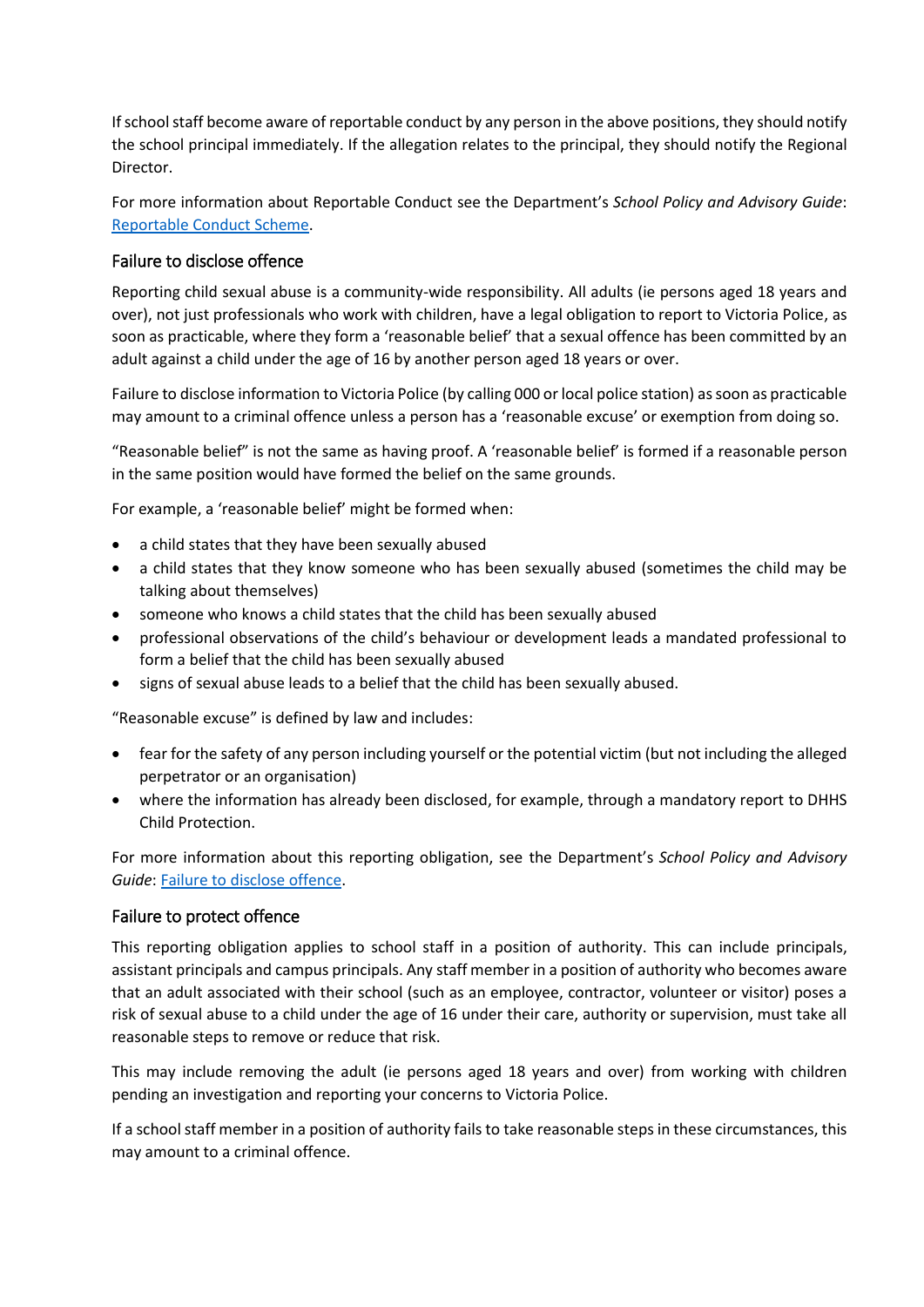For more information about this reporting obligation, see the Department's *School Policy and Advisory Guide*[: Failure to protect offence.](http://www.education.vic.gov.au/school/principals/spag/safety/Pages/childprotectobligation.aspx)

## **Grooming**

Grooming is a criminal offence under the *Crimes Act 1958* (Vic). This offence targets predatory conduct undertaken by an adult to prepare a child, under the age of 16, to engage in sexual activity at a later time. Grooming can include communicating and/or attempting to befriend or establish a relationship or other emotional connection with the child or their parent/carer.

For more information about this offence and reporting obligations see: [Child Exploitation and Grooming.](https://www.education.vic.gov.au/school/teachers/health/childprotection/Pages/expolitationgrooming.aspx)

# RELATED POLICIES AND FURTHER INFORMATION

- **CHILD SAFETY POLICY**
- BALLARAT PRIMARY SCHOOL CODE OF CONDUCT
- **VOLUNTEERS POLICY**

## REVIEW CYCLE

This policy was last updated in November 2019 and is scheduled for review in November 2022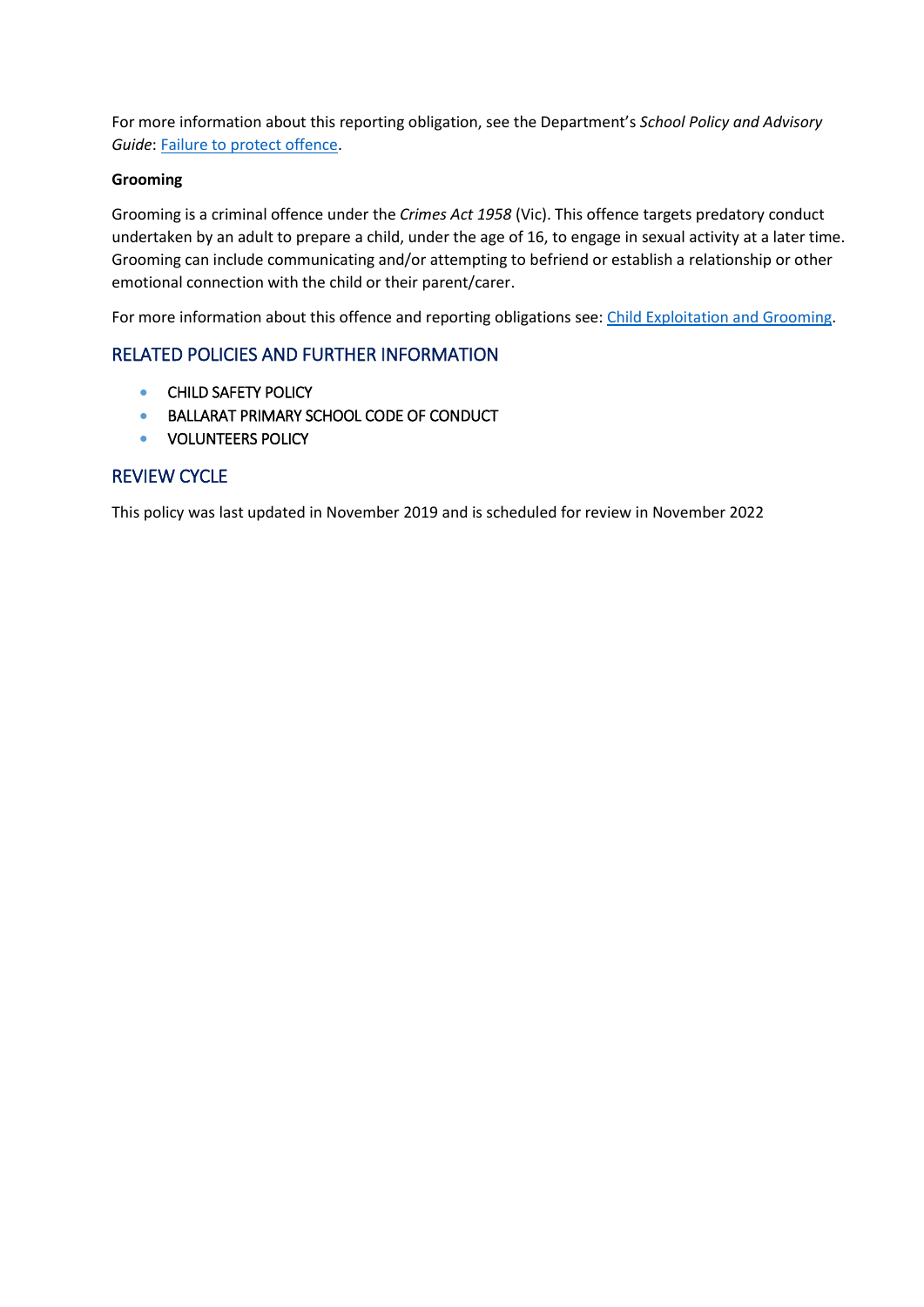# APPENDIX A

# CHILD SAFETY RESPONDING AND REPORTING PROCEDURES AT BALLARAT PRIMARY SCHOOL (DANA STREET)

#### **For students**

- All students should feel safe to speak to any staff member to raise any concerns about their safety or any other concerns that they have.
- If a student does not know who to approach at Ballarat Primary School (Dana Street) they should start with Samantha Streeter, the nominated Child Safety Officer, or Natalie Toohey, the principal.

#### **Managing disclosures made by students**

*When managing a disclosure you should:*

- listen to the student and allow them to speak
- stay calm and use a neutral tone with no urgency and where possible use the child's language and vocabulary (you do not want to frighten the child or interrupt the child)
- be gentle, patient and non-judgmental throughout
- highlight to the student it was important for them to tell you about what has happened
- assure them that they are not to blame for what has occurred
- do not ask leading questions, for example gently ask, "What happened next?" rather than "Why?"
- be patient and allow the child to talk at their own pace and in their own words
- do not pressure the child into telling you more than they want to, they will be asked a lot of questions by other professionals and it is important not to force them to retell what has occurred multiple times
- reassure the child that you believe them and that disclosing the matter was important for them to do
- use verbal facilitators such as, "I see", restate the child's previous statement, and use non-suggestive words of encouragement, designed to keep the child talking in an open-ended way ("what happened next?")
- tell the child in age appropriate language you are required to report to the relevant authority to help stop the abuse, and explain the role of these authorities if appropriate (for a young child this may be as simple as saying "I will need to talk to people to work out what to do next to help you").

#### *When managing a disclosure you should AVOID:*

- displaying expressions of panic or shock
- asking questions that are investigative and potentially invasive (this may make the child feel uncomfortable and may cause the child to withdraw)
- going over the information repeatedly (you are only gathering information to help you form a belief on reasonable grounds that you need to make a report to the relevant authority)
- making any comments that would lead the student to believe that what has happened is their fault
- making promises to the child about what will occur next or that things will be different given the process can be unpredictable and different for each child depending on their circumstances (instead reassure them that you and others will do your best to help).

#### **General procedures**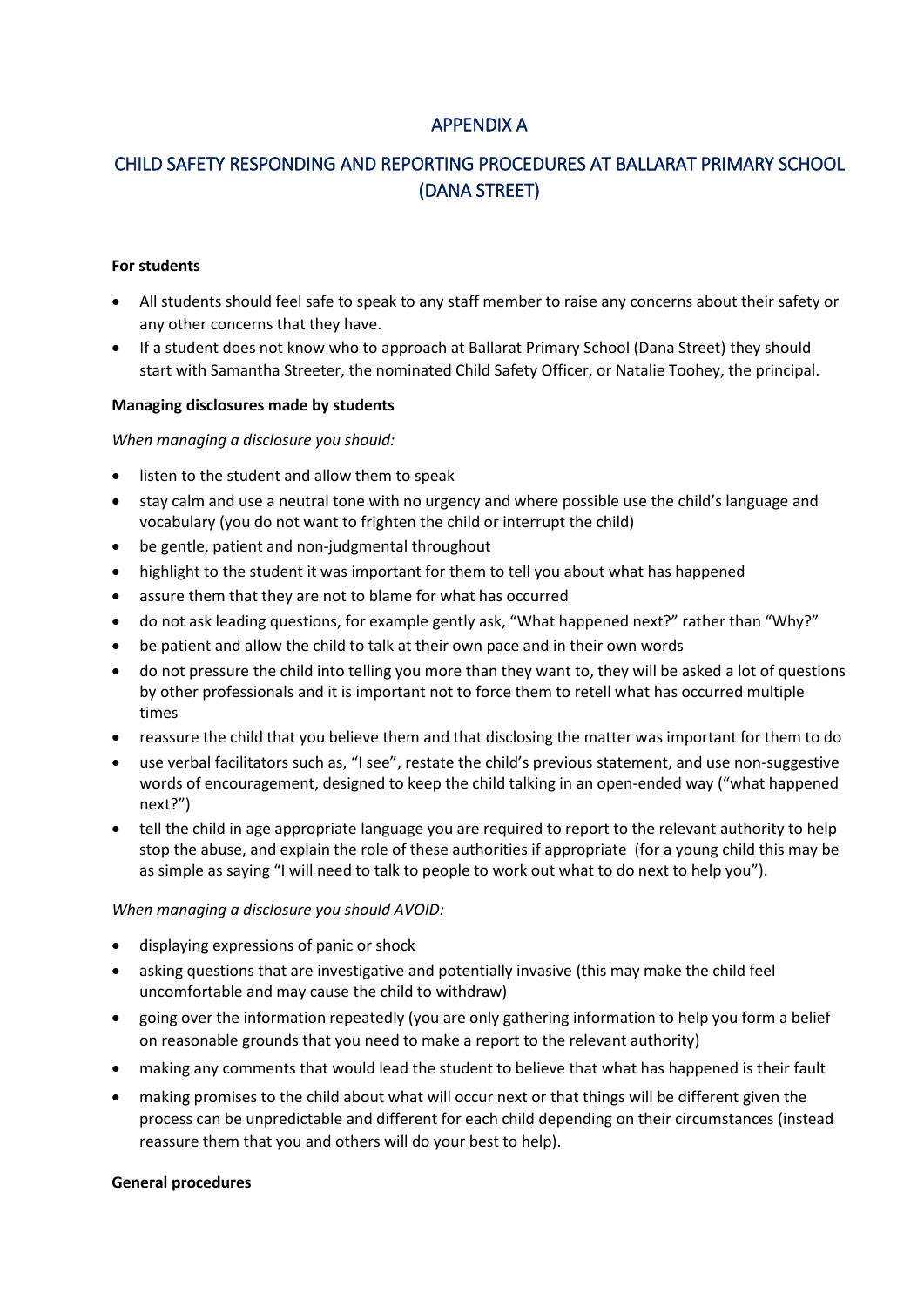Our school will follow the *[Four Critical Actions for Schools: Responding to Incidents, Disclosures and](https://www.education.vic.gov.au/Documents/about/programs/health/protect/FourCriticalActions_ChildAbuse.pdf)  [Suspicions of Child Abuse](https://www.education.vic.gov.au/Documents/about/programs/health/protect/FourCriticalActions_ChildAbuse.pdf)* (Four Critical Actions) when responding to incidents, disclosures and suspicions of child abuse.

All staff at our school who believe that a child is in need of protection, even if it doesn't meet the threshold required for mandatory reporting or the staff member is not a mandatory reporter, should in the first instance, speak to Samantha Streeter (nominated Child Safety Officer or Natalie Toohey (Principal) or should make the required reports to DHHS Child Protection and/or Victoria Police as necessary.

At our school Samantha Streeter (Nominated Child Safety Officer) will be responsible for monitoring overall school compliance with this procedure.

Nothing in this procedure prevents a staff member or any other person from reporting to the relevant authorities if they form a reasonable belief that a child is at risk of abuse.

### **Reporting suspicions, disclosures or incidents of child abuse**

### *Responsibilities of all school staff*

If a school staff member reasonably suspects or witnesses an incident of child abuse or receives a disclosure of child abuse, they must:

- If a child is at immediate risk of harm, separate alleged victims and others involved, administer first aid and call 000.
- Speak to Samantha Streeter or Natalie Toohey as soon as possible, who will follow the [Four](https://www.education.vic.gov.au/Documents/about/programs/health/protect/FourCriticalActions_ChildAbuse.pdf)  [Critical Actions.](https://www.education.vic.gov.au/Documents/about/programs/health/protect/FourCriticalActions_ChildAbuse.pdf)
- Make detailed notes of the incident or disclosure using the Responding to Suspected Child Abuse: [Template\]](https://www.education.vic.gov.au/Documents/about/programs/health/protect/PROTECT_Schoolstemplate.pdf) and ensure that those notes are kept and stored securely in the filing cabinet in the principal's office.
- If the staff member is a mandatory reporter and reasonably believes that a student has suffered physical and/or sexual abuse from which the child's parents have not protected the child, they must ensure that a report to DHHS Child Protection or Victoria Police has been made by either themselves, or the principal team. If the report has not been made by another staff member, the mandatory reporter must make the report.
- If the staff member has formed a 'reasonable belief' that a sexual offence has been committed by an adult against a child, they must ensure that a report to Victoria Police has been made by either themselves or the principal team. If the report has not been made by another staff member, the staff member must make the report.

In circumstances where a member of the leadership team disagrees that a report needs to be made, but the staff member has formed a 'reasonable belief' that the child is in need of protection and/or has been the victim of sexual abuse, the staff member must still contact DHHS Child Protection and/or Victoria Police to make the report.

#### *Responsibilities of the Principal team*

The Principal team is responsible for promptly managing the school's response to an incident, suspicion or disclosure of child abuse, and ensuring that the incident, suspicion or disclosure is taken seriously. The Principal team is also responsible for responding appropriately to a child who makes or is affected by an allegation of child abuse.